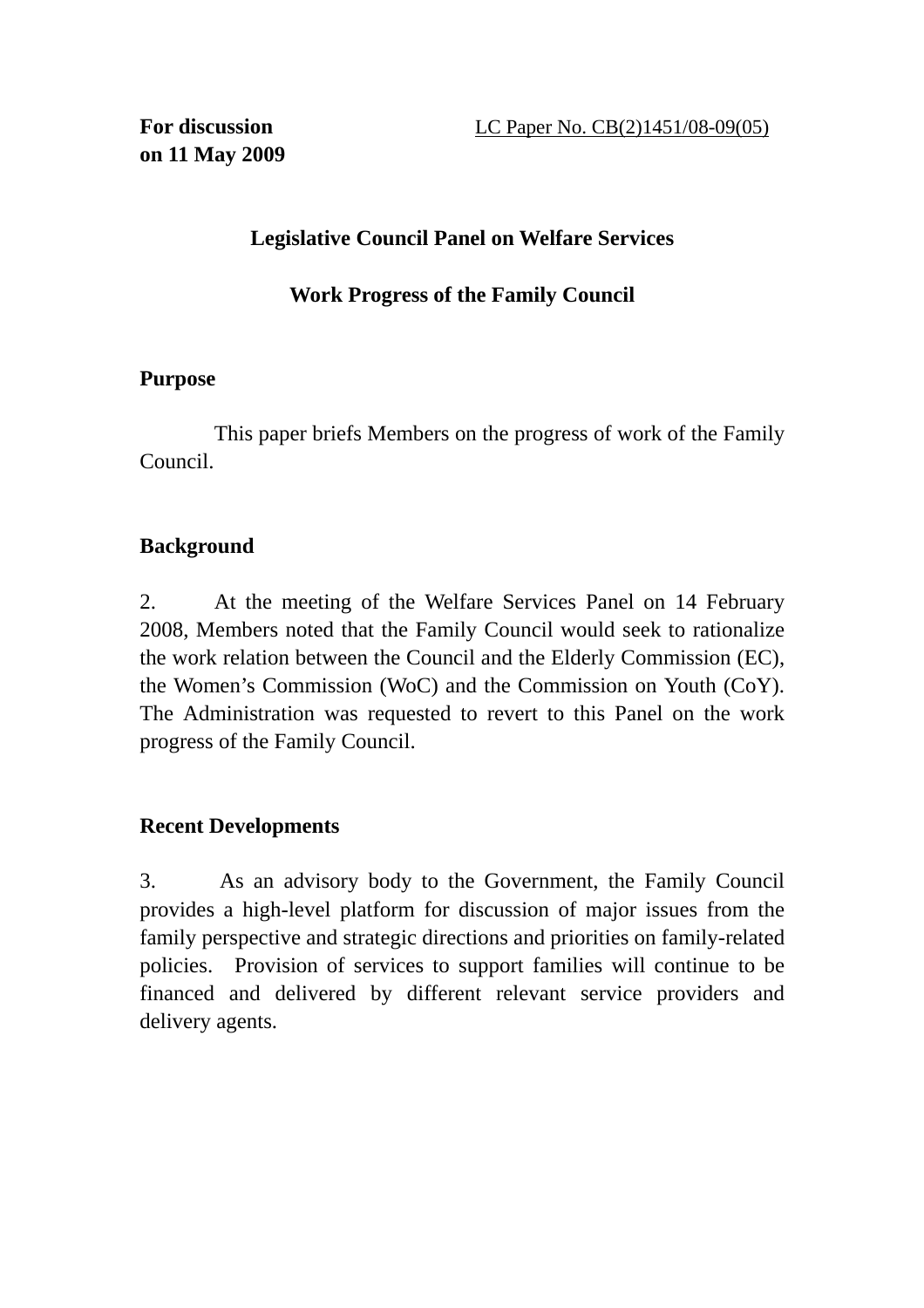4. The Family Council has identified family core values<sup>1</sup>, discussed ways to achieve a pro-family environment and made recommendations on better synergy of work between the Council and the EC, WoC and CoY (the Commissions). A list of initiatives currently undertaken by the Family Council and major stakeholders to promote family core values and cherishing the family as a main driver for social harmony is enclosed at **Annex** for Members' reference. On the working relationships with the Commissions, the Council recommended that while they should continue to perform their roles in relevant sector-specific areas, they could form a closer alliance with the Family Council and make more concerted efforts to help enhance support services for families having regard to the advice of the Family Council pertaining to family core values and family-based programmes, in order to achieve greater synergy of work between the Family Council and the Commissions. The Commissions would help identify deliverables through their on-going programmes to meet objectives on family-related matters set by the Family Council as appropriate. Should the Council wish to initiate collaborative projects to foster family-related support and education measures, the Government and the Commissions would render full support to the Council and devise relevant projects where resources permit.

5. To facilitate communication and co-operation between the Commissions and the Council, the Chairpersons of the Commissions have been appointed as ex-officio members of the Family Council with effect from 1 April 2009. The working relationship between the Family Council and the Commissions will be kept under review.

 $\overline{a}$ 

<sup>&</sup>lt;sup>1</sup> The Council recognized that family is the cornerstone for social harmony. Toward this end, the Council has identified the following as the family core values as the key elements to a healthy and happy family life - Love and Care (愛與關懷); Respect and Responsibility (責 任與尊重); and Communication and Harmony (溝通與和諧).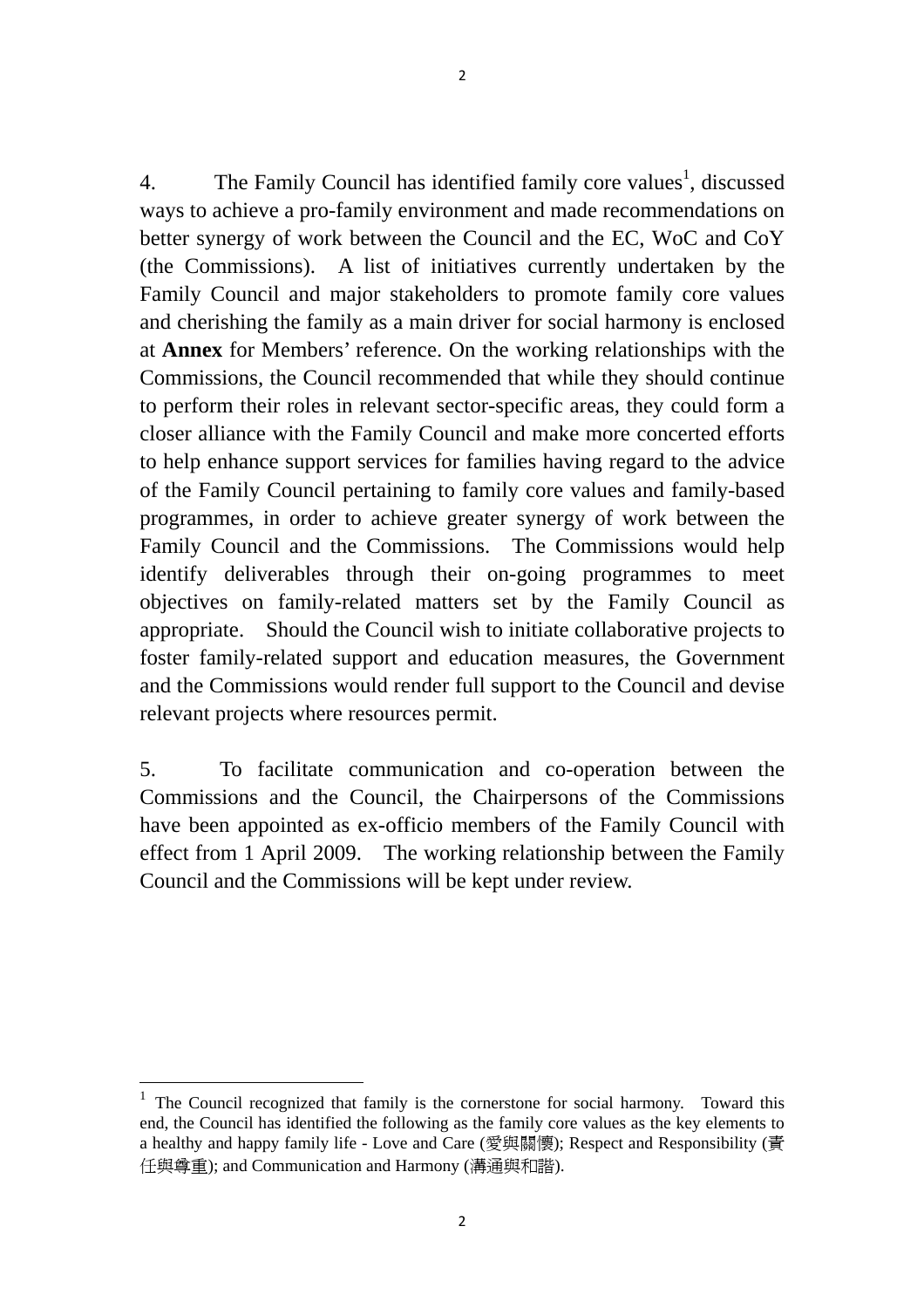#### **Way Forward**

6. The Family Council will continue to work with relevant stakeholders to further promote and publicize family core values in a sustainable manner, identify ways to enhance effectiveness and co-ordination of family education in particular parental education, and ways to foster pro-family measures. To facilitate the work of the Council, consideration will be given to setting up sub-committees and co-opting talents and advice from experts and professionals outside the Council on need basis to conduct more in-depth deliberations on the above areas.

7. The Government and the Family Council will continue to work closely with relevant stakeholders to promote pro-family environment, and enhance public awareness and promote better public understanding and culture in cherishing families as a main driver for social harmony.

**Home Affairs Bureau May 2009**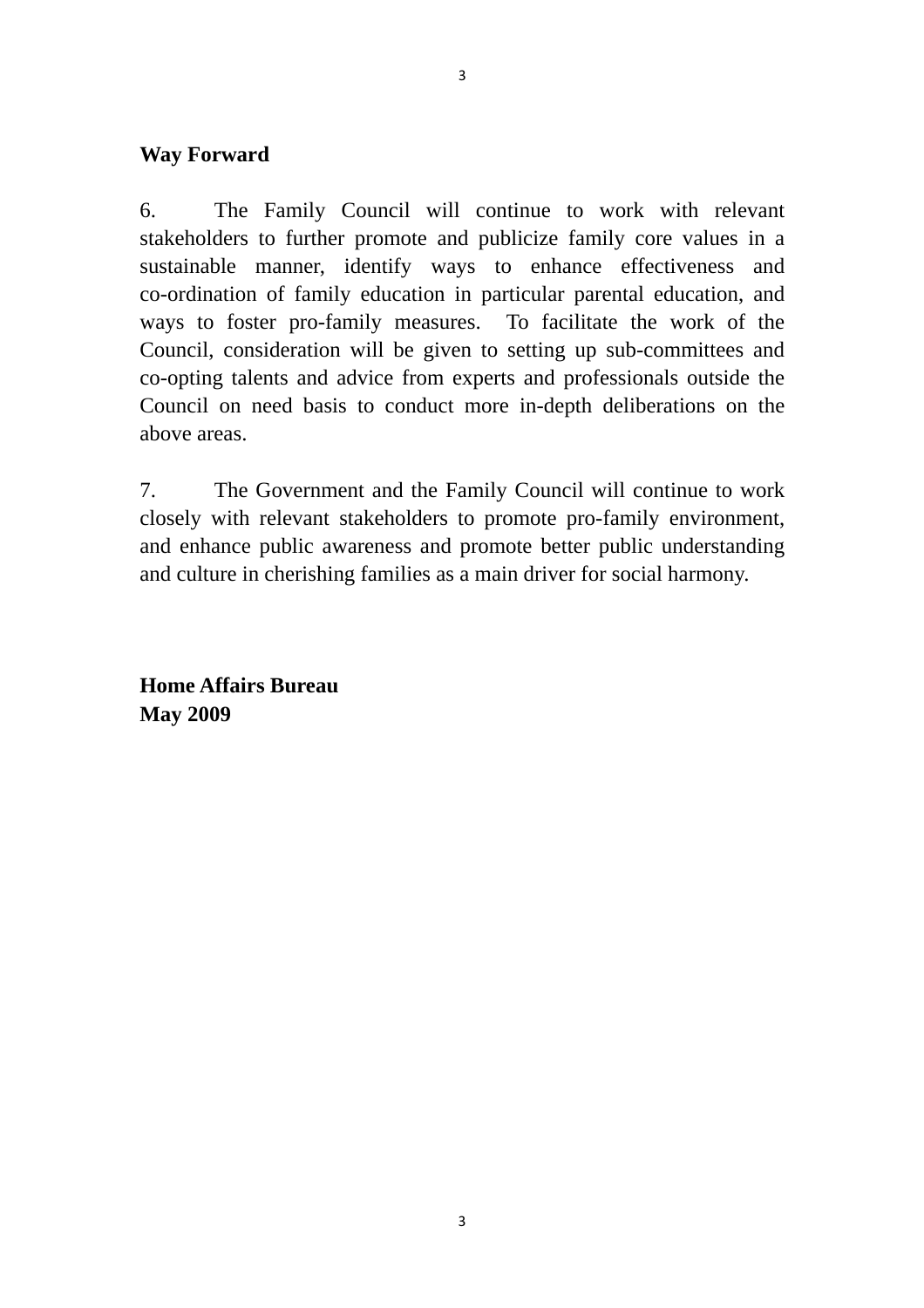# **Initiatives to Promote Family Core Values**

| <b>Date</b> |                                         | <b>Initiatives</b>                                                                                                                                                                                                                                                           |
|-------------|-----------------------------------------|------------------------------------------------------------------------------------------------------------------------------------------------------------------------------------------------------------------------------------------------------------------------------|
| 1.          | 6 Dec<br>2008                           | Launching family core values and messages<br>愛多啲 一家人呀 Loving Family<br>愛要感受得到、人要見得到、關心要聽得到 Feel it; Hear it; Hug it.<br>愛希帕一宗人呀                                                                                                                                              |
| 2.          | 6 Dec<br>$2008 - 28$<br><b>Feb 2009</b> | Photograph competition to promote happy and healthy families<br>$\bullet$                                                                                                                                                                                                    |
| 3.          | <b>End 2008</b>                         | Family 愛+人 Project by the Hong Kong Jockey Club<br>$\bullet$                                                                                                                                                                                                                 |
| 4.          | <b>Dec</b><br>2008-Jan<br>2009          | Promotion of family core values in radio programmes<br>$\bullet$                                                                                                                                                                                                             |
| 5.          | 10 Feb<br>2009                          | Competition on "Smiling Families" to promote family core values<br>《最靚笑容選舉》                                                                                                                                                                                                  |
| 6.          | 22<br><b>February</b><br>2009           | 百人家庭祝福大行動 by the Hong Kong Family Welfare Society<br>$\bullet$                                                                                                                                                                                                               |
| 7.          | Feb to<br><b>Mid-2009</b>               | Radio interview programmes with celebrities on family core values<br>Publication of articles in newspapers and magazines on family core<br>values                                                                                                                            |
| 8.          | $27$ Apr<br>2009                        | Broadcast of announcements of public interests to promote how a<br>supportive, loving and harmonious family could give us strength to<br>face up to challenges and adversities, and be our shelter under<br>hardship<br>Theme of API: "家 · 給你力量" "Family gives you strength" |
| 9.          | 10 May<br>2009                          | Prize presentation ceremony and roving exhibition of the winning<br>entries of the Family Photo Competition                                                                                                                                                                  |